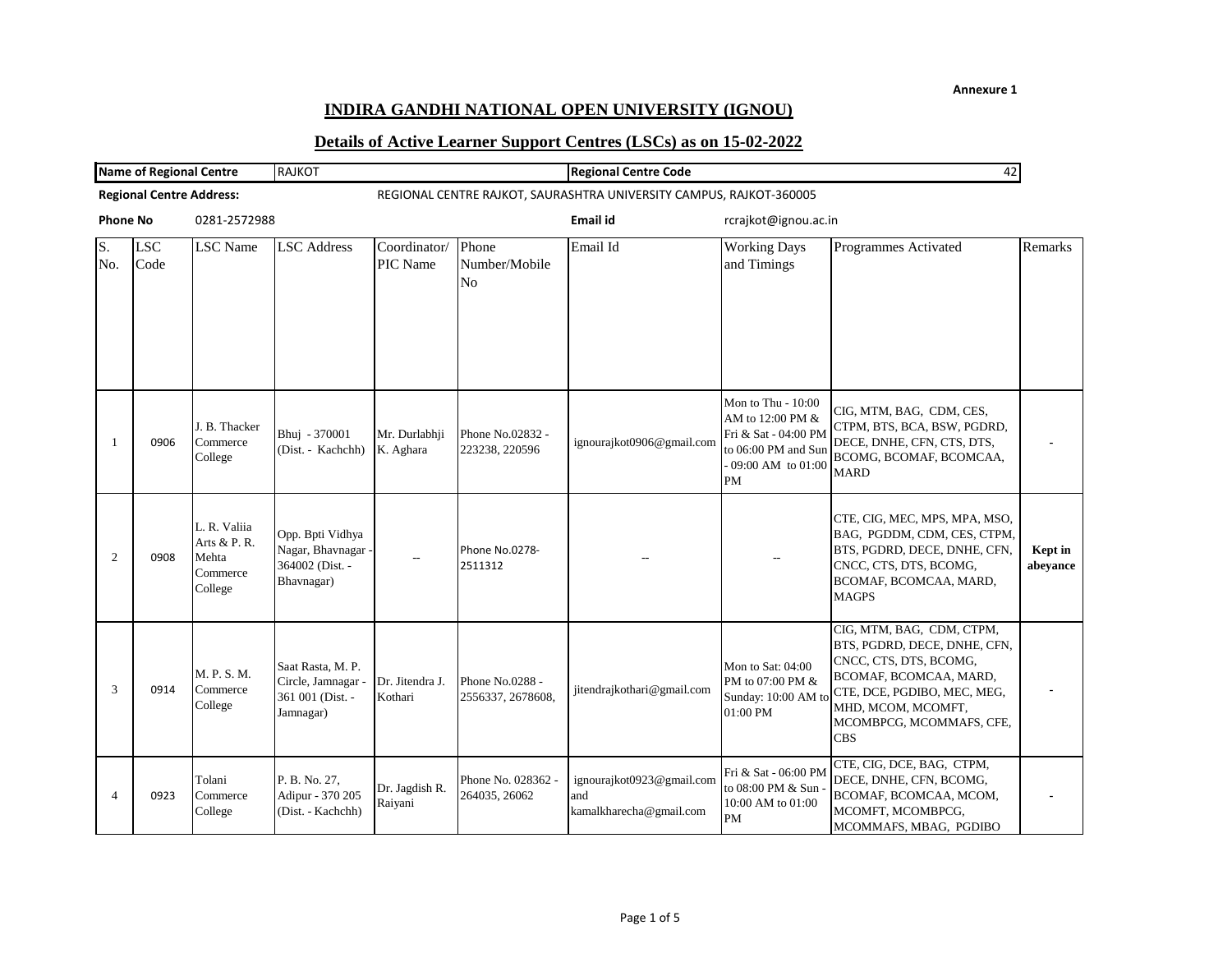## **INDIRA GANDHI NATIONAL OPEN UNIVERSITY (IGNOU)**

| <b>Name of Regional Centre</b>  |                    | <b>RAJKOT</b>                                 | 42                                                                                               |                          |                                    |                                                                     |                                      |                                                         |                     |
|---------------------------------|--------------------|-----------------------------------------------|--------------------------------------------------------------------------------------------------|--------------------------|------------------------------------|---------------------------------------------------------------------|--------------------------------------|---------------------------------------------------------|---------------------|
| <b>Regional Centre Address:</b> |                    |                                               |                                                                                                  |                          |                                    | REGIONAL CENTRE RAJKOT, SAURASHTRA UNIVERSITY CAMPUS, RAJKOT-360005 |                                      |                                                         |                     |
| <b>Phone No</b>                 |                    | 0281-2572988                                  |                                                                                                  |                          |                                    | Email id                                                            | rcrajkot@ignou.ac.in                 |                                                         |                     |
| S.<br>No.                       | <b>LSC</b><br>Code | <b>LSC</b> Name                               | <b>LSC</b> Address                                                                               | Coordinator/<br>PIC Name | Phone<br>Number/Mobile<br>No       | Email Id                                                            | <b>Working Days</b><br>and Timings   | Programmes Activated                                    | Remarks             |
| 5                               | 0939P              | Dada Dukhayal<br>College of<br>Education      | Ward 3-A, Maitri<br>School Campus,<br>Adipur - 370 205<br>(Dist. - Kachchh)                      | --                       | Phone No. 02836-<br>260025, 263333 |                                                                     | $\overline{a}$                       | B.Ed., MA (Education), M.Ed.                            | Kept in<br>abeyance |
| 6                               | 0957D              | V. R. G. Arts &<br>Commerce<br>College        | Khijadi Plot, Opp.<br>Income Tax Office,<br>Porbandar-360 575<br>(Dist. - Porbandar)             |                          | Phone No. 0286-<br>2247709         |                                                                     |                                      | BAG, BCOMG, BCOMAF,<br>BCOMCAA, CIT, CLP                | Kept in<br>abeyance |
| 7                               | 0959D              | Shri Shah Arts<br>& Science<br>College        | Opp. Crossway<br>Road,<br>Surendranagar-363<br>001 (Dist. -<br>Surendranagar)                    |                          | Phone No.02752-<br>220382, 220700  |                                                                     |                                      | BAG, BCOMG, BCOMAF,<br>BCOMCAA, CLP                     | Kept in<br>abeyance |
| 8                               | 0960P              | Smt. S. B.<br>Gardi Instt. of<br>Home Science | Saurashtra<br>University, Rajkot<br>360 005 (Dist. -<br>Rajkot)                                  | Dr. Nilambari<br>R. Dave | Phone No. 0281-<br>2578501         | drnilambarid@gmail.com,<br>ignou0960@gmail.com                      | Mon to Sat - 08:00<br>AM to 04:00 PM | M.Sc.(DFSM), DNHE, CFN, CNCC                            |                     |
| 9                               | 0962D              | Shree Sardar<br>Patel<br>Saikshanik<br>Sankul | Opp. Railway<br>Station, Nr. Sardar<br>para, Joshipura<br>Junagadh-362 001<br>(Dist. - Junagadh) |                          | Phone No. 0285-<br>2612417         |                                                                     |                                      | BAG, BCOMG, BCOMAF,<br>BCOMCAA, CIT, CWED,<br>CWDL, CFN | Kept in<br>abeyance |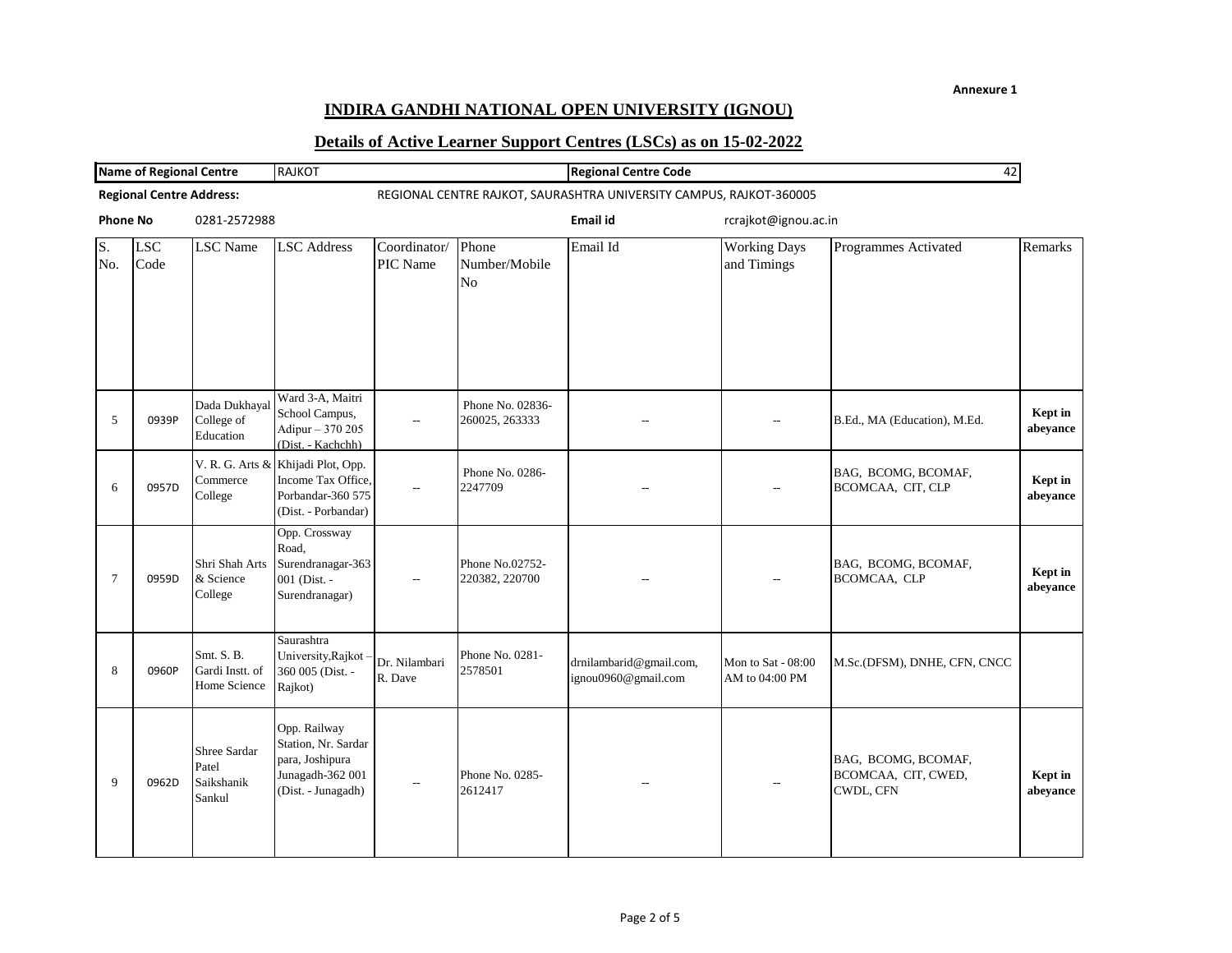## **INDIRA GANDHI NATIONAL OPEN UNIVERSITY (IGNOU)**

| <b>Name of Regional Centre</b> |                                 |                                                           | <b>RAJKOT</b><br><b>Regional Centre Code</b><br>42                                                                         |                          |                                                    |                                                                     |                                    |                                                                                                                       |                     |
|--------------------------------|---------------------------------|-----------------------------------------------------------|----------------------------------------------------------------------------------------------------------------------------|--------------------------|----------------------------------------------------|---------------------------------------------------------------------|------------------------------------|-----------------------------------------------------------------------------------------------------------------------|---------------------|
|                                | <b>Regional Centre Address:</b> |                                                           |                                                                                                                            |                          |                                                    | REGIONAL CENTRE RAJKOT, SAURASHTRA UNIVERSITY CAMPUS, RAJKOT-360005 |                                    |                                                                                                                       |                     |
| <b>Phone No</b>                |                                 | 0281-2572988                                              |                                                                                                                            |                          |                                                    | Email id                                                            | rcrajkot@ignou.ac.in               |                                                                                                                       |                     |
| S.<br>No.                      | <b>LSC</b><br>Code              | <b>LSC</b> Name                                           | <b>LSC</b> Address                                                                                                         | Coordinator/<br>PIC Name | Phone<br>Number/Mobile<br>No                       | Email Id                                                            | <b>Working Days</b><br>and Timings | Programmes Activated                                                                                                  | Remarks             |
| 10                             | 0966P                           | Shri<br>Swaminarayan<br>College of<br>Computer<br>Science | Grukul Campus,<br>Sardarnagar<br>Bhavnagar-364<br>001 (Dist. -<br>Bhavanagar)                                              | $\overline{\phantom{a}}$ | Phone No.0278 -<br>2568222, 256866                 |                                                                     |                                    | BCA, MCA, CIT                                                                                                         | Kept in<br>abeyance |
| 11                             | 0968D                           | Govt. Higher<br>Secondary<br>School                       | Near Fort DIU (UT-<br>Daman & Diu) -<br>362 520                                                                            |                          | Phone No. 02875-<br>252158                         |                                                                     | $\overline{a}$                     | <b>BA</b> (History, Political<br>Science, Hindi, Sociology),<br>BCOMG, BTS, CIT, CFN, CLP,<br>CTE,<br>CWDL, CWED, ACE | Kept in<br>abeyance |
| 12                             | 0969D                           | Smt. C. P.<br>Choksi Arts &                               | Veraval (Port),<br>Rajendra Bhuvan<br>Road Veraval - 362<br>Comm. College 265 (Dist. - Gir-<br>Somnath)                    |                          | Phone No. 02876-<br>220216,<br>242464, 244338,     |                                                                     |                                    | CIT, CLP, CWED, BCOMG,<br>BCOMAF, BCOMCAA, CFN,<br>CWDL, BA (History, Political<br>Science, Hindi, Sociology), BTS    | Kept in<br>abeyance |
| 13                             | 0971D                           | Shri H. B.<br>Jasani Arts &                               | 01, Vidhya Nagar,<br>Chhelbhai Dave<br>Road, Near<br>Vivekanand Statue<br>Comm. College Rajkot-360 002<br>(Dist. - Rajkot) |                          | Phone No. 0281-<br>2466053, Mob. No.<br>9825673121 |                                                                     |                                    | <b>BA</b> (History, Political<br>Science, Hindi, Sociology), CFN,<br>CIT, CLP, CFL                                    | Kept in<br>abeyance |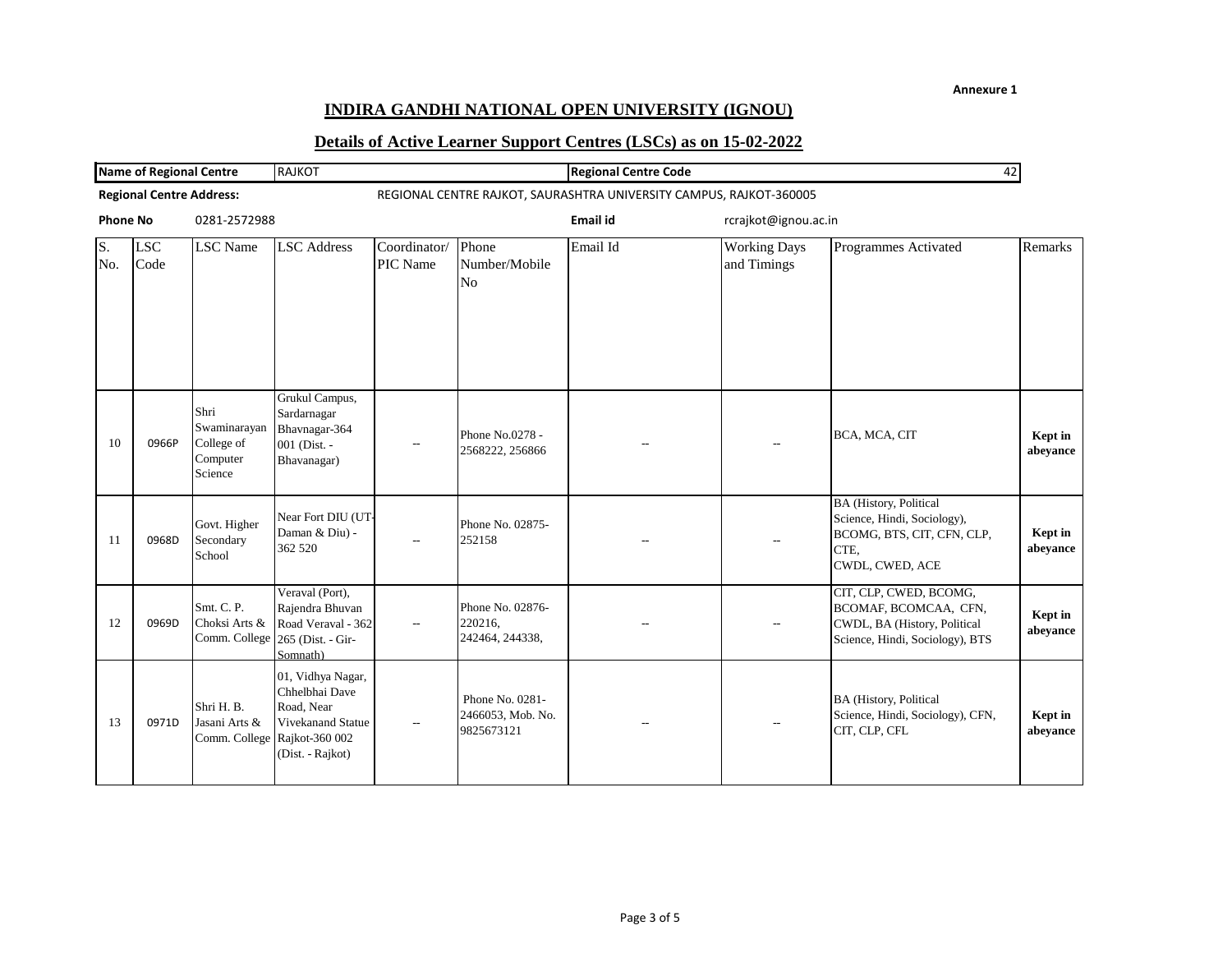## **INDIRA GANDHI NATIONAL OPEN UNIVERSITY (IGNOU)**

| <b>Name of Regional Centre</b> |                                 | <b>RAJKOT</b>                               |                                                                                          |                          | <b>Regional Centre Code</b><br>42        |                                                         |                                                                                   |                                                                                                                                                                                                                                                                                                                    |                                                  |
|--------------------------------|---------------------------------|---------------------------------------------|------------------------------------------------------------------------------------------|--------------------------|------------------------------------------|---------------------------------------------------------|-----------------------------------------------------------------------------------|--------------------------------------------------------------------------------------------------------------------------------------------------------------------------------------------------------------------------------------------------------------------------------------------------------------------|--------------------------------------------------|
|                                | <b>Regional Centre Address:</b> |                                             | REGIONAL CENTRE RAJKOT, SAURASHTRA UNIVERSITY CAMPUS, RAJKOT-360005                      |                          |                                          |                                                         |                                                                                   |                                                                                                                                                                                                                                                                                                                    |                                                  |
| <b>Phone No</b>                |                                 | 0281-2572988                                |                                                                                          |                          | Email id                                 |                                                         | rcrajkot@ignou.ac.in                                                              |                                                                                                                                                                                                                                                                                                                    |                                                  |
| S.<br>No.                      | <b>LSC</b><br>Code              | <b>LSC</b> Name                             | <b>LSC</b> Address                                                                       | Coordinator/<br>PIC Name | Phone<br>Number/Mobile<br>N <sub>0</sub> | Email Id                                                | <b>Working Days</b><br>and Timings                                                | Programmes Activated                                                                                                                                                                                                                                                                                               | Remarks                                          |
| 14                             | 42011                           | Sunshine<br>Group of<br><b>Institutions</b> | B/H Rangoli Park,<br>Mota Mauva,<br>Kalawad Road,<br>Rajkot - 360005<br>(Dist. - Rajkot) | Dr. Amit L.<br>Vadera    | Mob. No.<br>7359513198,<br>7574813197    | ignourajkot42011@gmail.com                              | Mon to Sat: 09:00<br>AM to 04:00 PM $\&$<br>Sunday: 09:00 AM to PGDMM<br>01:00 PM | MCA, MBA, MBF, PGDOM,<br>PGDFM, PGDFMP, PGDHRM,                                                                                                                                                                                                                                                                    | <b>MCA</b><br>merge<br>with SC<br>42012          |
| 15                             | 42012                           | Department of<br>Electronics                | Saurashtra<br>University campus Dr. H. N.<br>Rajkot - 360005<br>(Dist. - Rajkot)         | Pandya                   | Phone No. 0281-<br>2579006               | ignourajkot42012@gmail.com<br>and<br>hnpandya@yahoo.com | Mon to Sat - 11:00<br>AM to 06:00 PM &<br>Sun - 08:00 AM to<br>12:00 PM           | BAG, BCOMG, BCOMAF,<br>BCOMCAA, MBA, MBF, PGDIBO,<br>BTS, DTS, CTS, BCA, MCA_NEW,<br>PGDCA_NEW, CIT, PGDHE,<br>DNHE, DECE, CIG, CNCC, CES,<br>CTE, PGDRD, CFN, CRD, CDM,<br>CTPM, BSW, MAH, MPS, MCOM,<br>MCOMFT, MCOMBPCG,<br>MCOMMAFS, MARD, MPA, MSO,<br>MEC, PGDDM, MSW, MAGPS,<br>CFL, MA (Education) [MAEDU] | MBA &<br><b>MBF</b><br>merge<br>with SC<br>42011 |
| 16                             | 42013D                          | Rajkot Central<br>Jail                      | Near Popatpara<br>Rajkot - 360 001<br>(Dist. - Rajkot)                                   | Jail<br>Superintendent   | 0281-2451007                             | sp-jail-raj@gujarat.gov.in                              | <b>NA</b>                                                                         | <b>BAG</b>                                                                                                                                                                                                                                                                                                         |                                                  |
| 17                             | 42014D                          | Junagadh<br>District Jail                   | Near District Court<br>Junagadh - 362<br>001 (Dist. -<br>Junagadh)                       | Jail<br>Superintendent   | 0285-2620128                             | sp-jail-jun@gujarat.gov.in                              | NA                                                                                | <b>BAG</b>                                                                                                                                                                                                                                                                                                         |                                                  |